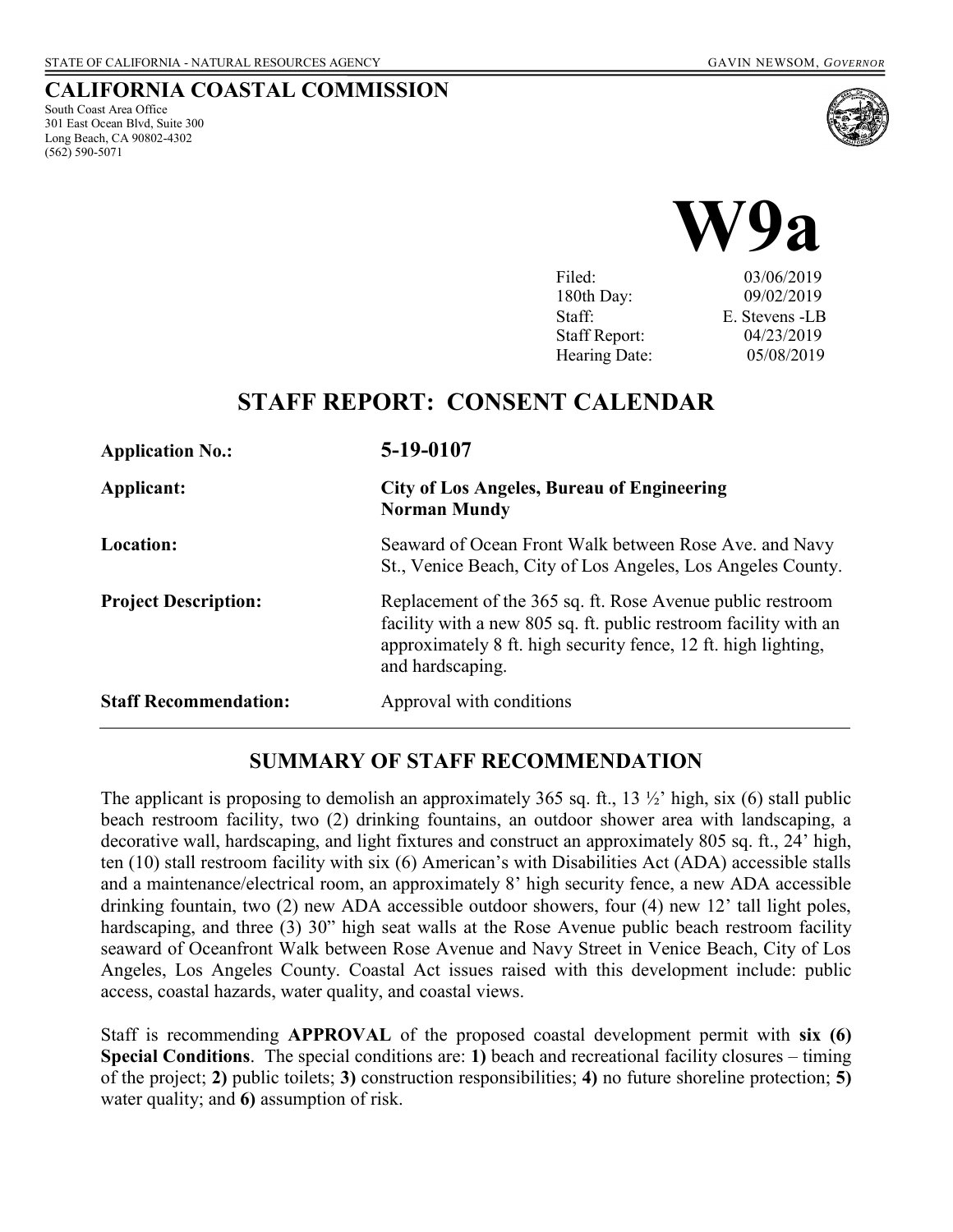# **TABLE OF CONTENTS**

### **APPENDICES**

Appendix A - Substantive File Documents

### **EXHIBITS**

Exhibit  $1 -$ Project Location<br>Exhibit  $2 -$  Site Plan and Elevations Exhibit 3 - Hazard Analysis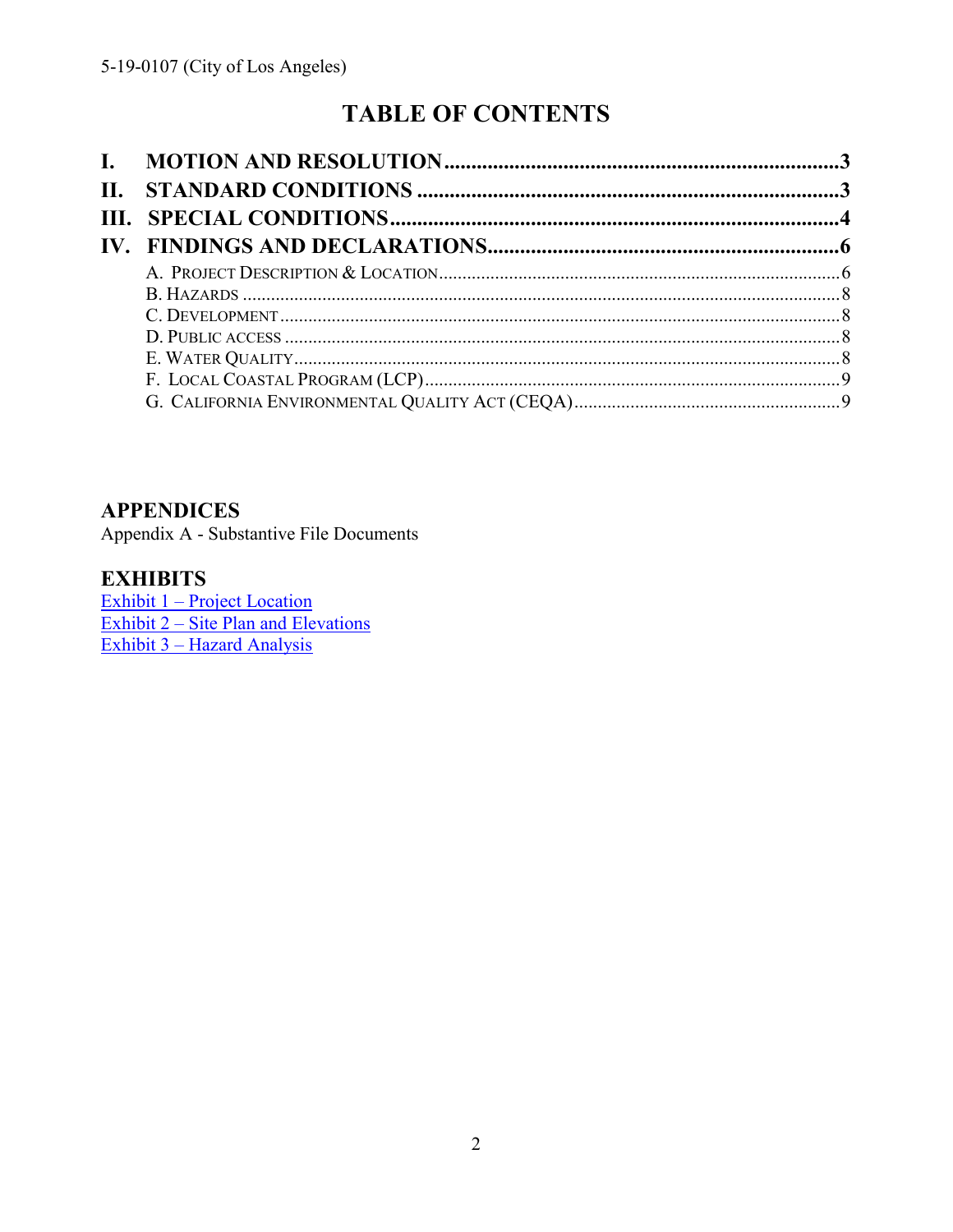# <span id="page-2-0"></span>**I. MOTION AND RESOLUTION**

#### **Motion:**

*I move that the Commission approve the coastal development permit applications included on the consent calendar in accordance with the staff recommendations.*

Staff recommends a **YES** vote. Passage of this motion will result in approval of all of the permits included on the consent calendar. The motion passes only by affirmative vote of a majority of the Commissioners present.

#### **Resolution:**

*The Commission hereby approves a coastal development permit for the proposed development and adopts the findings set forth below on grounds that the development as conditioned will be in conformity with the policies of Chapter 3 of the Coastal Act and will not prejudice the ability of the local government having jurisdiction over the area to prepare a Local Coastal Program conforming to the provisions of Chapter 3. Approval of the permit complies with the California Environmental Quality Act because either 1) feasible mitigation measures and/or alternatives have been incorporated to substantially lessen any significant adverse effects of the development on the environment, or 2) there are no further feasible mitigation measures or alternatives that would substantially lessen any significant adverse impacts of the development on the environment.* 

### <span id="page-2-1"></span>**II. STANDARD CONDITIONS**

This permit is granted subject to the following standard conditions:

- 1. **Notice of Receipt and Acknowledgment**. The permit is not valid and development shall not commence until a copy of the permit, signed by the permittee or authorized agent, acknowledging receipt of the permit and acceptance of the terms and conditions, is returned to the Commission office.
- 2. **Expiration.** If development has not commenced, the permit will expire two years from the date on which the Commission voted on the application. Development shall be pursued in a diligent manner and completed in a reasonable period of time. Application for extension of the permit must be made prior to the expiration date.
- 3. **Interpretation.** Any questions of intent of interpretation of any condition will be resolved by the Executive Director or the Commission.
- 4. **Assignment.** The permit may be assigned to any qualified person, provided assignee files with the Commission an affidavit accepting all terms and conditions of the permit.
- 5. **Terms and Conditions Run with the Land.** These terms and conditions shall be perpetual, and it is the intention of the Commission and the permittee to bind all future owners and possessors of the subject property to the terms and conditions.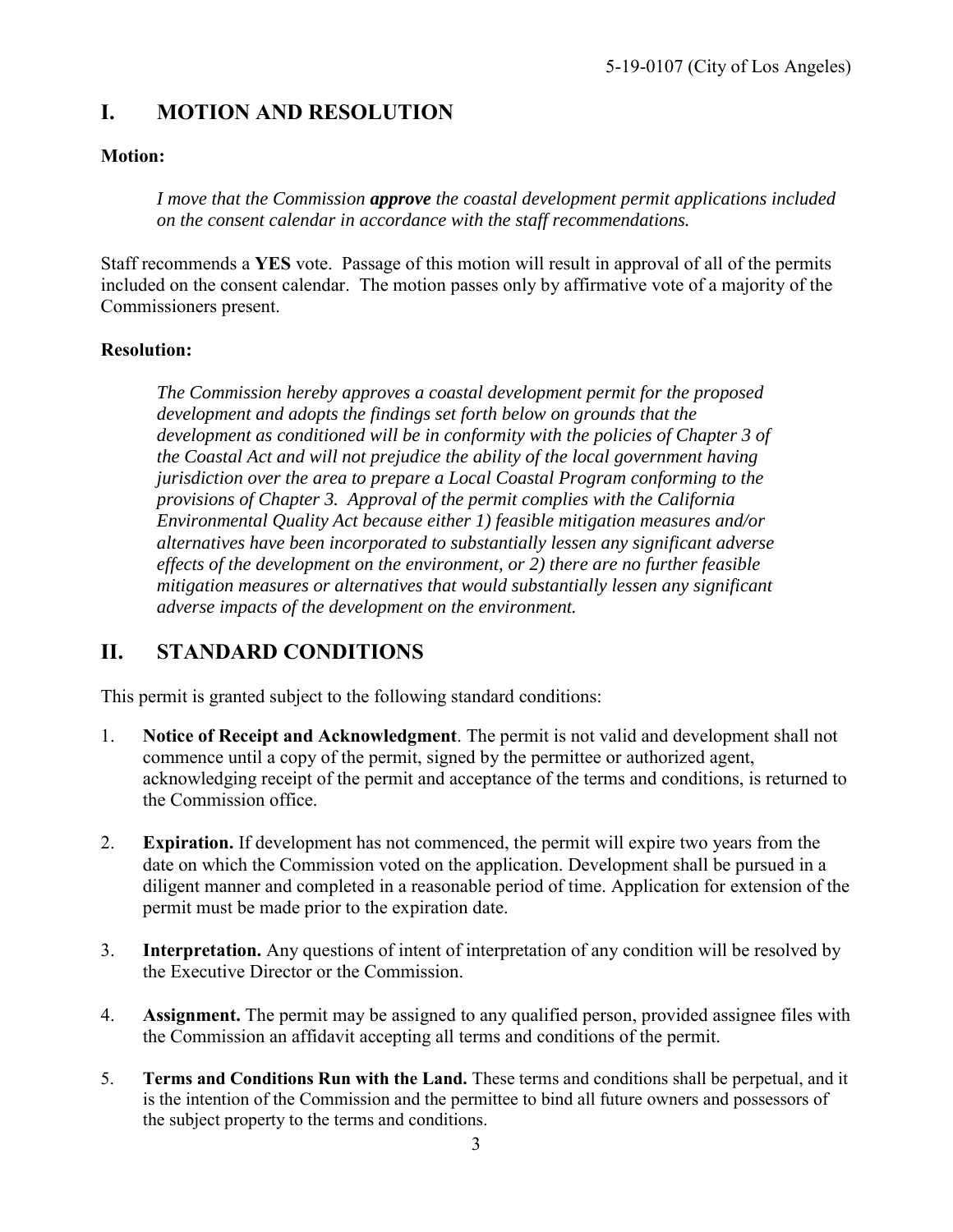### <span id="page-3-0"></span>**III. SPECIAL CONDITIONS**

This permit is granted subject to the following special conditions:

- **1. Beach and Recreational Facility Closures Timing of the Project.** Construction shall not occur on weekends or holidays during the "peak use" beach season, defined as the period starting the day before the Memorial Day weekend and ending the day after the Labor Day weekend of any year. Beach area closures shall be minimized and limited to areas immediately adjacent to the permitted development (not to exceed a one hundred foot radius around the project site). All beach areas and recreation facilities outside of the one hundred foot radius shall remain open and available for public use during the public operating hours. The beach bicycle path shall remain open and available for public use during all public operating hours.
- **2. Public Toilets.** Prior to the closure of the existing public restroom, the permittee shall provide and maintain temporary public toilets at the site. The temporary facilities shall be provided and maintained at the site until the new restroom is opened for public use.

#### **3. Storage of Construction Materials, Mechanized Equipment and Removal of Construction Debris.**

The permittee shall comply with the following construction-related requirements:

- (a) No demolition or construction materials, debris, or waste shall be placed or stored where it may enter sensitive habitat, receiving waters or a storm drain, or be subject to wave, wind, rain, or tidal erosion and dispersion.
- (b) No demolition or construction equipment, materials, or activity shall be placed in or occur in any location that would result in impacts to environmentally sensitive habitat areas, streams, wetlands or their buffers.
- (c) Any and all debris resulting from demolition or construction activities shall be removed from the project site within 24 hours of completion of the project.
- (d) Demolition or construction debris and sediment shall be removed from work areas each day that demolition or construction occurs to prevent the accumulation of sediment and other debris that may be discharged into coastal waters.
- (e) All trash and debris shall be disposed in the proper trash and recycling receptacles at the end of every construction day.
- (f) The applicant(s) shall provide adequate disposal facilities for solid waste, including excess concrete, produced during demolition or construction.
- (g) Debris shall be disposed of at a legal disposal site or recycled at a recycling facility outside of the coastal zone. If the disposal site is located in the coastal zone, a coastal development permit or an amendment to this permit shall be required before disposal can take place unless the Executive Director determines that no amendment or new permit is legally required.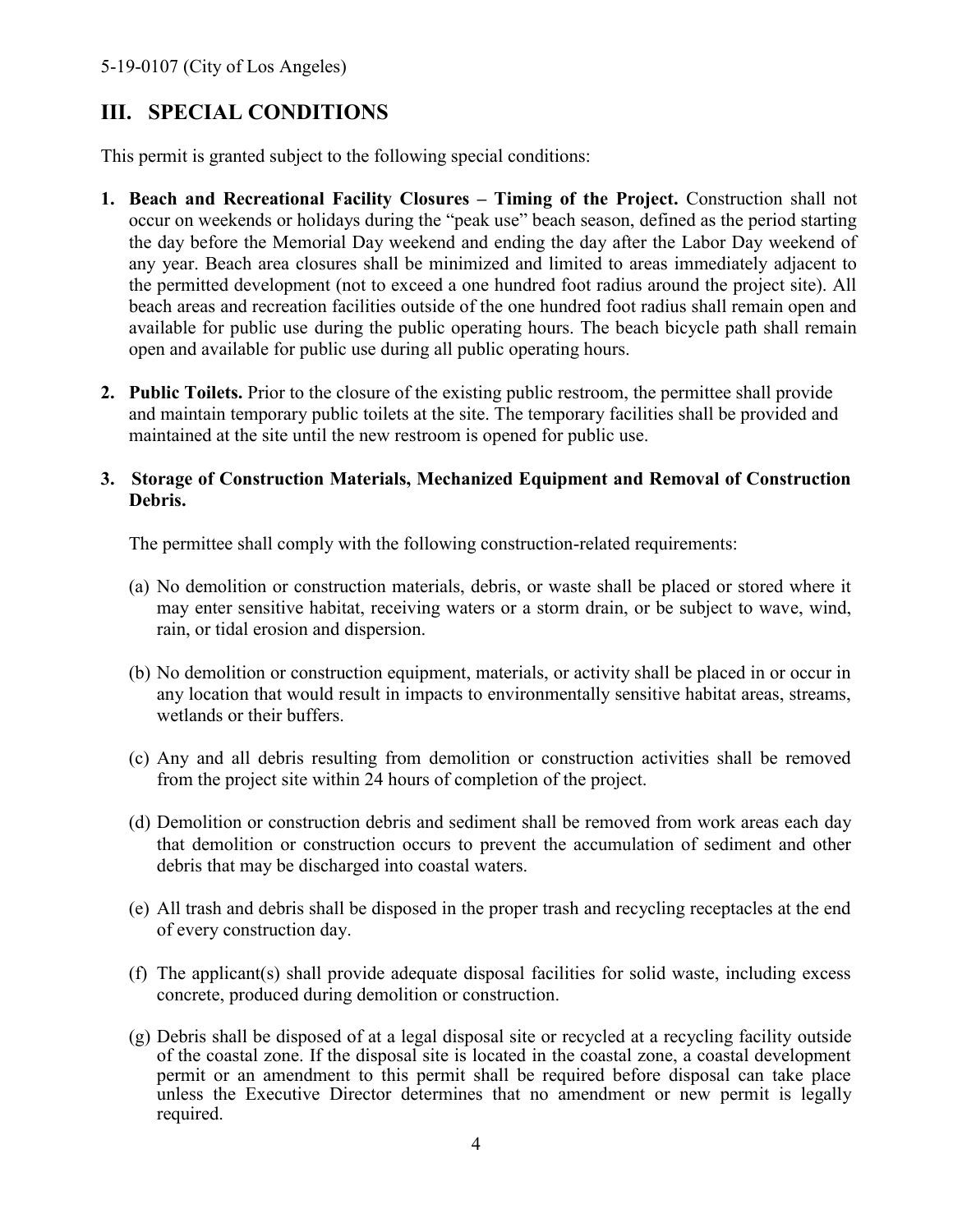- (h) All stock piles and construction materials shall be covered, enclosed on all sides, shall be located as far away as possible from drain inlets and any waterway, and shall not be stored in contact with the soil.
- (i) Machinery and equipment shall be maintained and washed in confined areas specifically designed to control runoff. Thinners or solvents shall not be discharged into sanitary or storm sewer systems.
- (j) The discharge of any hazardous materials into any receiving waters shall be prohibited.
- (k) Spill prevention and control measures shall be implemented to ensure the proper handling and storage of petroleum products and other construction materials. Measures shall include a designated fueling and vehicle maintenance area with appropriate berms and protection to prevent any spillage of gasoline or related petroleum products or contact with runoff. The area shall be located as far away from the receiving waters and storm drain inlets as possible.
- (l) Best Management Practices (BMPs) and Good Housekeeping Practices (GHPs) designed to prevent spillage and/or runoff of demolition or construction-related materials, and to contain sediment or contaminants associated with demolition or construction activity, shall be implemented prior to the on-set of such activity.
- (m)All BMPs shall be maintained in a functional condition throughout the duration of construction activity.

#### **4. No Future Shoreline Protection.**

(A) By acceptance of this coastal development permit, the applicant agrees, on behalf of itself and all successors and assignees, that no shoreline protective device(s) shall ever be constructed to protect the development approved pursuant to this coastal development permit including, but not limited to, the construction of the restroom and any other future improvements, in the event that the development is threatened with damage or destruction from waves, erosion, storm conditions, liquefaction, sea level rise, or any other coastal hazards in the future. By acceptance of this permit, the applicant/landowner hereby waives, on behalf of itself and all successors and assigns, any rights to construct such devices that may exist under Public Resources Code Section 30235.

(B) By acceptance of this coastal development permit, the applicant/landowner further agrees, on behalf of itself and all successors and assigns, that the landowner shall remove the development authorized by this permit including, but not limited to, the restroom, if any government agency has ordered that the structure is not to be occupied due to any of the hazards identified above. In the event that portions of the development fall to the beach before they are removed, the landowner shall remove all recoverable debris associated with the development from the beach and ocean and lawfully dispose of the material in an approved disposal site. Such removal shall require a coastal development permit.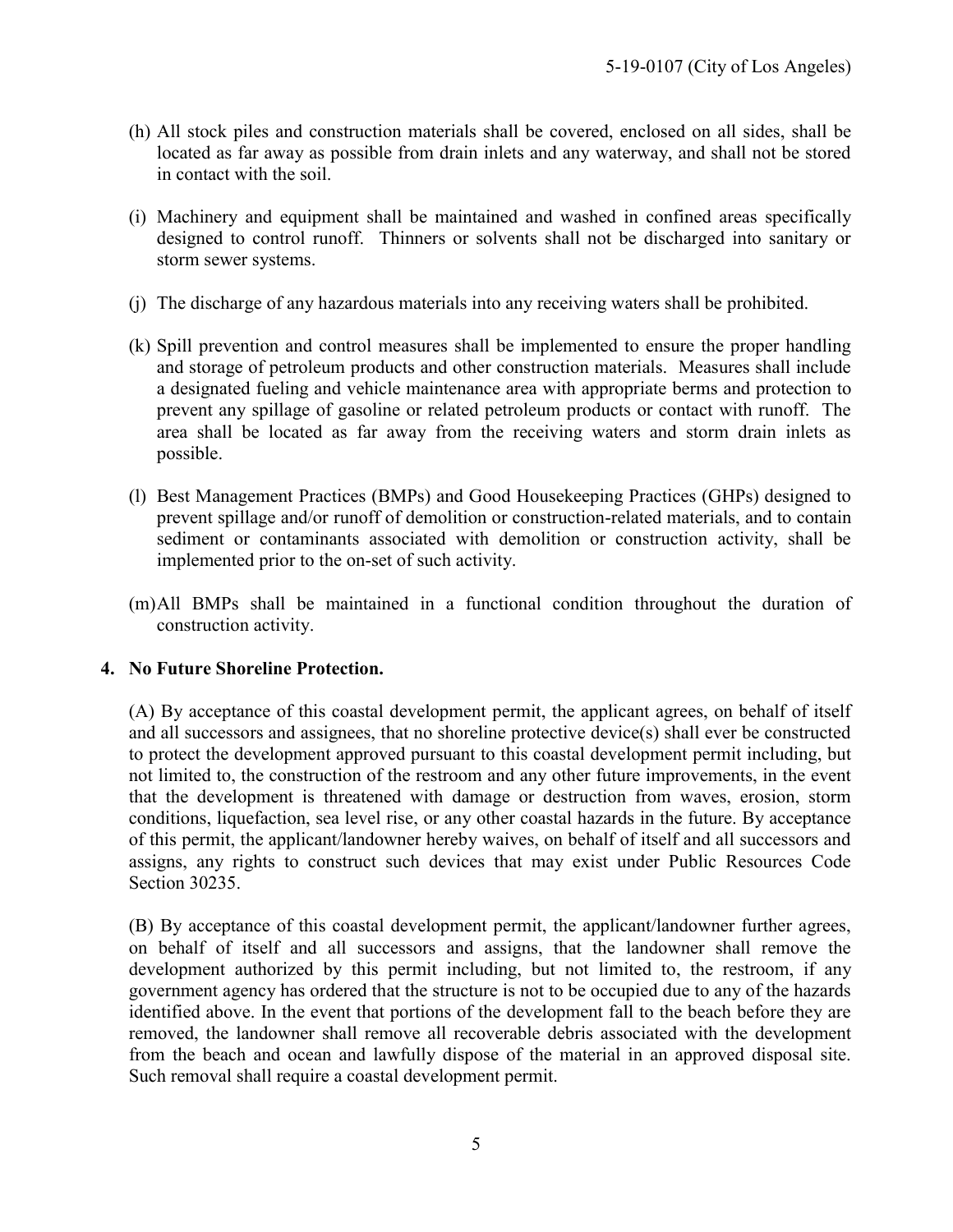#### 5-19-0107 (City of Los Angeles)

**5. Assumption of Risk, Waiver of Liability and Indemnity Agreement.** By acceptance of this permit, the applicant, on behalf of (1) themselves; (2) their successors and assigns and (3) any other holder of the possessory interest in the development authorized by this permit, acknowledge and agree (i) that the site may be subject to hazards from waves, storm waves, flooding and erosion; (ii) to assume the risks to the applicant and the property that is the subject of this permit of injury and damage from such hazards in connection with this permitted development; (iii) to unconditionally waive any claim of damage or liability against the Commission, its officers, agents, and employees for injury or damage from such hazards; (iv) to indemnify and hold harmless the Commission, its officers, agents, and employees with respect to the Commission's approval of the project against any and all liability, claims, demands, damages, costs (including costs and fees incurred in defense of such claims), expenses, and amounts paid in settlement arising from any injury or damage due to such hazards; and (v) to agree to include a provision in any subsequent sublease or assignment of the development authorized by this permit requiring the sublessee or assignee to submit a written agreement to the Commission, for the review and approval of the Executive Director, incorporating all of the foregoing restrictions identified in (i) through (v).

# <span id="page-5-0"></span>**IV. FINDINGS AND DECLARATIONS**

### <span id="page-5-1"></span>**A. PROJECT DESCRIPTION & LOCATION**

The applicant is proposing to demolish an approximately 365 sq. ft., 13  $\frac{1}{2}$  high, six (6) stall restroom facility, two (2) drinking fountains, an outdoor shower area with landscaping, a decorative wall, hardscaping, and light fixtures and construct an approximately 805 sq. ft., ten (10) stall restroom facility with a maximum height of 24', six (6) American's with Disabilities Act (ADA) accessible stalls, a maintenance/electrical room, a security fence, a new ADA accessible drinking fountain, two (2) new ADA accessible outdoor showers, six (6) new 12' -tall light poles, and three (3) 30" high seat walls **[\(EXHIBIT 2\)](https://documents.coastal.ca.gov/reports/2019/5/W9a/W9a-5-2019-exhibits.pdf)**.

The project is located seaward of Ocean Front Walk in between Rose Avenue and Navy Street in Venice Beach, City of Los Angeles, Los Angeles County. There is a public beach parking lot immediately landward of the site and a public bike path and beach immediately seaward of the site. The sandy beach seaward of the site is approximately 500' wide. The developed area landward of the site is a mix of commercial and residential uses **[\(EXHIBIT 2\)](https://documents.coastal.ca.gov/reports/2019/5/W9a/W9a-5-2019-exhibits.pdf)**. Because of its relatively lowlying location on the beach, there are potential coastal hazards associated with the proposed development. The applicant completed a sea level rise and flooding hazard analysis, which found that that the restroom would likely be subject to coastal flooding during its projected 30 year design life **[\(EXHIBIT 3\)](https://documents.coastal.ca.gov/reports/2019/5/W9a/W9a-5-2019-exhibits.pdf)**. However, the restroom structure has been designed to withstand flooding through design features that include concrete walls and floor drains and flood control openings around the base of the restroom. **Special Condition 5** requires the applicant to assume all risks and responsibilities associated with the proposed beach development. **Special Condition 4** requires that the applicant agree that no future shoreline protection shall ever be constructed to protect the restroom structure if it is threatened in the future and that in the event that the facility is damaged or ordered removed by a government agency, the applicant shall remove the facility and any debris associated with the development from the beach and ocean and dispose of it in a lawful manner.

The proposed project has been designated the "Gull Wing" design, which refers to the roof element.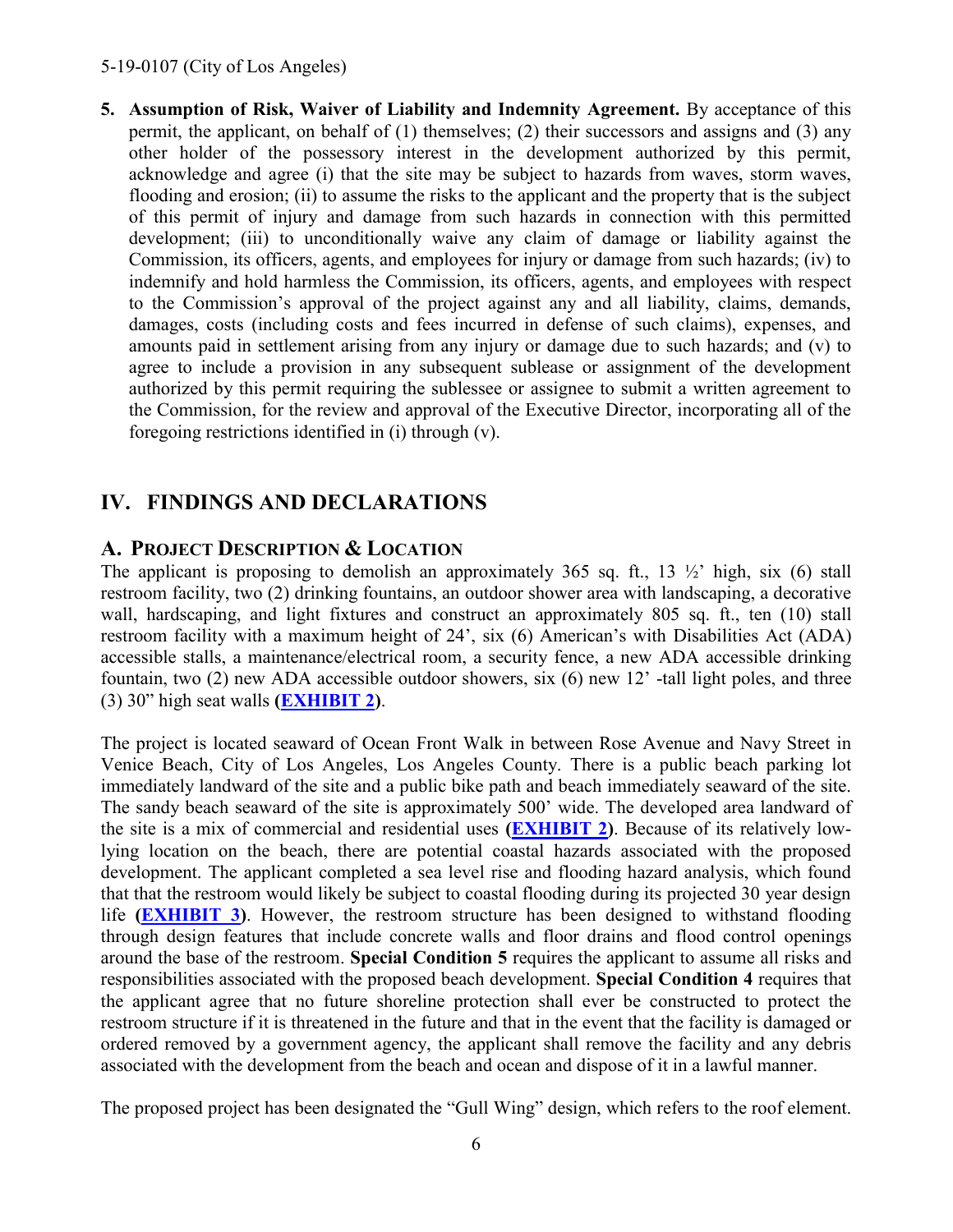The design has an approximately 13' tall wall structure with a tilted varied roof element with a minimum height of 10' and a maximum height of 24' **[\(EXHIBIT 2\)](https://documents.coastal.ca.gov/reports/2019/5/W9a/W9a-5-2019-exhibits.pdf)**. Through public outreach (discussed below), the community determined that the aesthetic value of the structure was an important factor to contribute to the visual and scenic characteristics of the area. The community resolved that the design of the restroom should result in an innovative structure that is visually interesting and appropriate for the beach setting and that the "Gull Wing" design evokes a soaring ocean bird and the openness of the design minimizes the mass of the building **[\(EXHIBIT 2\)](https://documents.coastal.ca.gov/reports/2019/5/W9a/W9a-5-2019-exhibits.pdf)**. Additionally, the project proposes to remove five (5) decorative walls that are approximately  $2^{\prime} - 4^{\prime}$ in height that currently surround the existing restroom facility, which will result in less build up development with a more visually open view. As proposed, the development will not have any negative impacts on public coastal views.

The proposed project was vetted through the Local Volunteer Neighborhood Organization Committee (LVNOC) process. The LVNOC consists of seven (7) representatives from the Venice community who are appointed jointly by the council district (Council District 11) office and the Department of Recreation and Parks, which operates and maintains the restroom facilities in Venice Beach. The City of Los Angeles Bureau of Engineering (BOE) held three (3) meetings with the LVNOC: October 23, 2013, May 1, 2014, and January 22, 2015. At each of the LVNOC meetings, the committee members were in unanimous support of the project's design, including the "Gull Wing" feature. The project was also presented to the Venice Neighborhood Council (VNC) in October 2014. There were approximately 150 residents present at the NVC meeting and no objects to the proposed project were voiced or recorded.

The project's height is also a design feature that brings the proposed building into conformance with the City's Methane Ordinance (Ordinance No. 175790, enacted in 2004). The proposed project is sited in a methane buffer zone (methane zones are mapped areas within the City). As a result of its location, ventilation within the proposed facility must comply with the City's Methane Ordinance. Under the ordinance, the required ventilation may be supplied either by mechanical means (pumps, fans, etc.) or by the provision of natural ventilation (open space). The City's BOE determined that for this type of restroom facility, mechanical ventilation is not feasible due to maintenance issues, vandalism, energy conservation policies and costs. Furthermore, if the mechanical ventilation system were to malfunction, the restroom facility would have to be closed to the public. In order to comply with the City's Methane Ordinance, the City's BOE designed the facility to incorporate openings in the material between the top of the block wall and the roof element. The material is screen like and results in a relatively transparent manner, which gives the structure the required ventilation and an open look and feel.

The proposed project is fully compliant with current ADA requirements. The requirements mandate that six (6) of the ten (10) stalls of the proposed project are ADA accessible. Additional ADA features include signage, low-effort door operations, slip-resistant ramps, and accessible operational features such as the water fountain and showers. The replacement facility will be serviced six (6) times a day. Maintenance visits will include: sanitizing toilets, sinks and floor, as well as replacing toilet paper and soap.

There is a critical need for improved restroom facilities in this area of Venice Beach. The proposed project will meet those needs with an aesthetically interesting structure that is consistent with the visual characteristics of the surrounding area. Therefore, as proposed and conditioned, the proposed project is consistent with community character and will have no negative effects on visual resources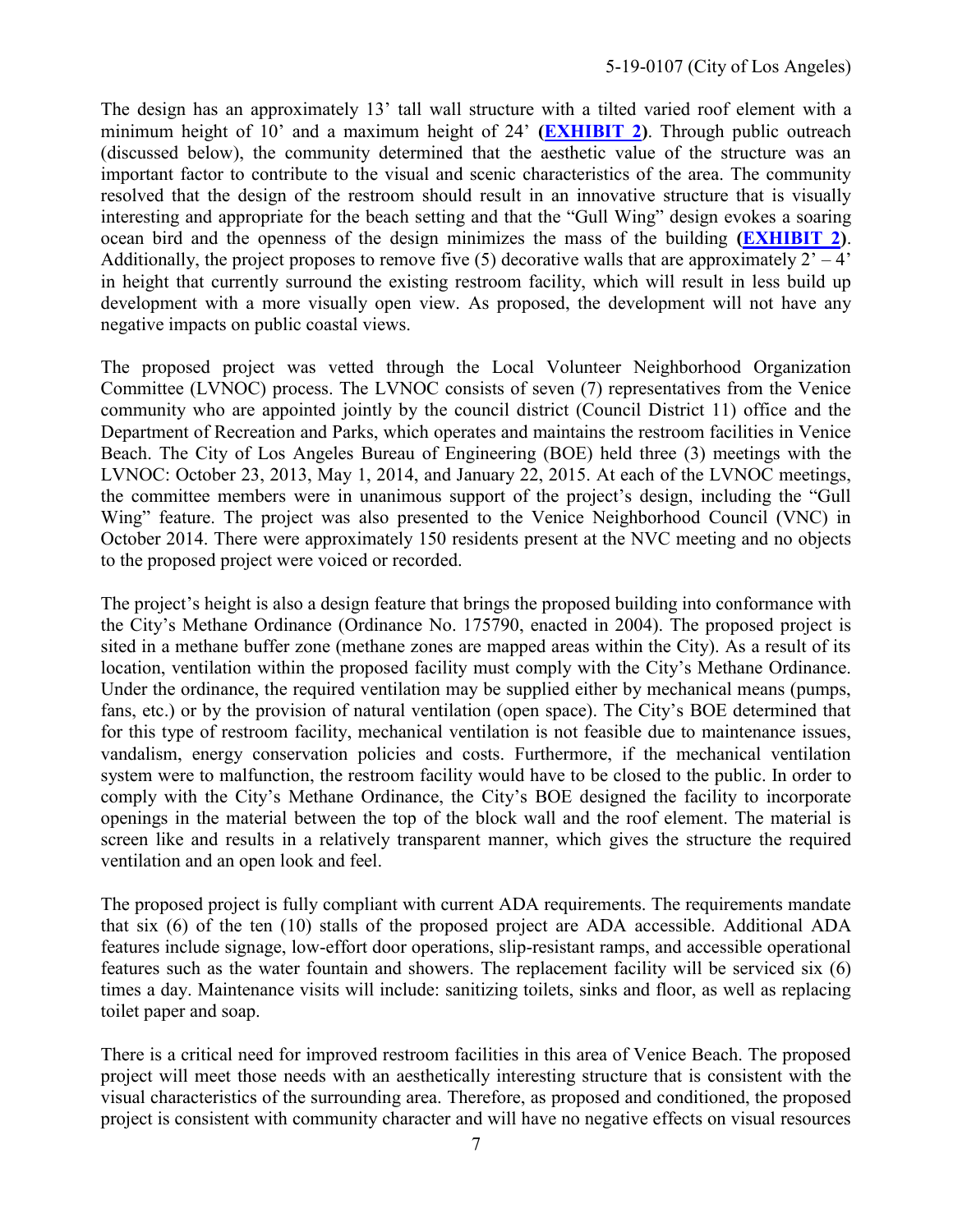or coastal access. The proposed project, as conditioned, is consistent with the Chapter 3 policies of the Coastal Act, the policies of the certified Venice LUP, and previous Commission approvals.

In order to protect public coastal access, **Special Condition 1** restricts construction of the project to the non-peak beach days. **Special Condition 2** requires the applicant to provide temporary restroom facilities while the proposed project is under construction. The proposed development has a potential for a discharge of polluted runoff from the project site into coastal waters. **Special Condition 3** requires the applicant to observe and participate in Best Management Practices during the proposed demolition and construction.

# <span id="page-7-0"></span>**B. HAZARDS**

Development adjacent to the ocean is inherently hazardous. Development which may require a protective device in the future cannot be allowed due to the adverse impacts such devices have upon, among other things, public access, visual resources and shoreline processes. To minimize the project's impact on shoreline processes, and to minimize risks to life and property, the development has been conditioned to prohibit construction of protective devices (such as a seawall) in the future and to require that the landowner and any successor-in-interest assume the risk of undertaking the development. As conditioned, the Commission finds that the development conforms to the requirements of Sections 30235 and 30253 of the Coastal Act regarding the siting of development in hazardous locations.

### <span id="page-7-1"></span>**C. DEVELOPMENT**

The development is located within an existing developed area and, as conditioned, will be compatible with the character and scale of the surrounding area, has been designed to assure structural integrity, and will avoid cumulative adverse impacts on public access. Therefore, the Commission finds that the development, as conditioned, conforms with Sections 30250, 30251, 30252, 30253 and the public access provisions of the Coastal Act.

### <span id="page-7-2"></span>**D. PUBLIC ACCESS**

As conditioned, the proposed development will not affect the public's ability to gain access to, and/or to make use of, the coast and nearby recreational facilities. Therefore, as proposed the development conforms to Sections 30210 through 30214, Sections 30220 through 30224, and 30252 of the Coastal Act.

# <span id="page-7-3"></span>**E. WATER QUALITY**

The development, as proposed and as conditioned, incorporates design features to minimize the effect of construction and post-construction activities on the marine environment. These design features include, but are not limited to, the appropriate management of equipment and construction materials, reducing runoff through the use of permeable surfaces, and for the use of post-construction best management practices to minimize the project's adverse impact on coastal waters. Therefore, the Commission finds that the proposed development, as conditioned, conforms to Sections 30230 and 30231 of the Coastal Act regarding the protection of water quality to promote the biological productivity of coastal waters and to protect human health.